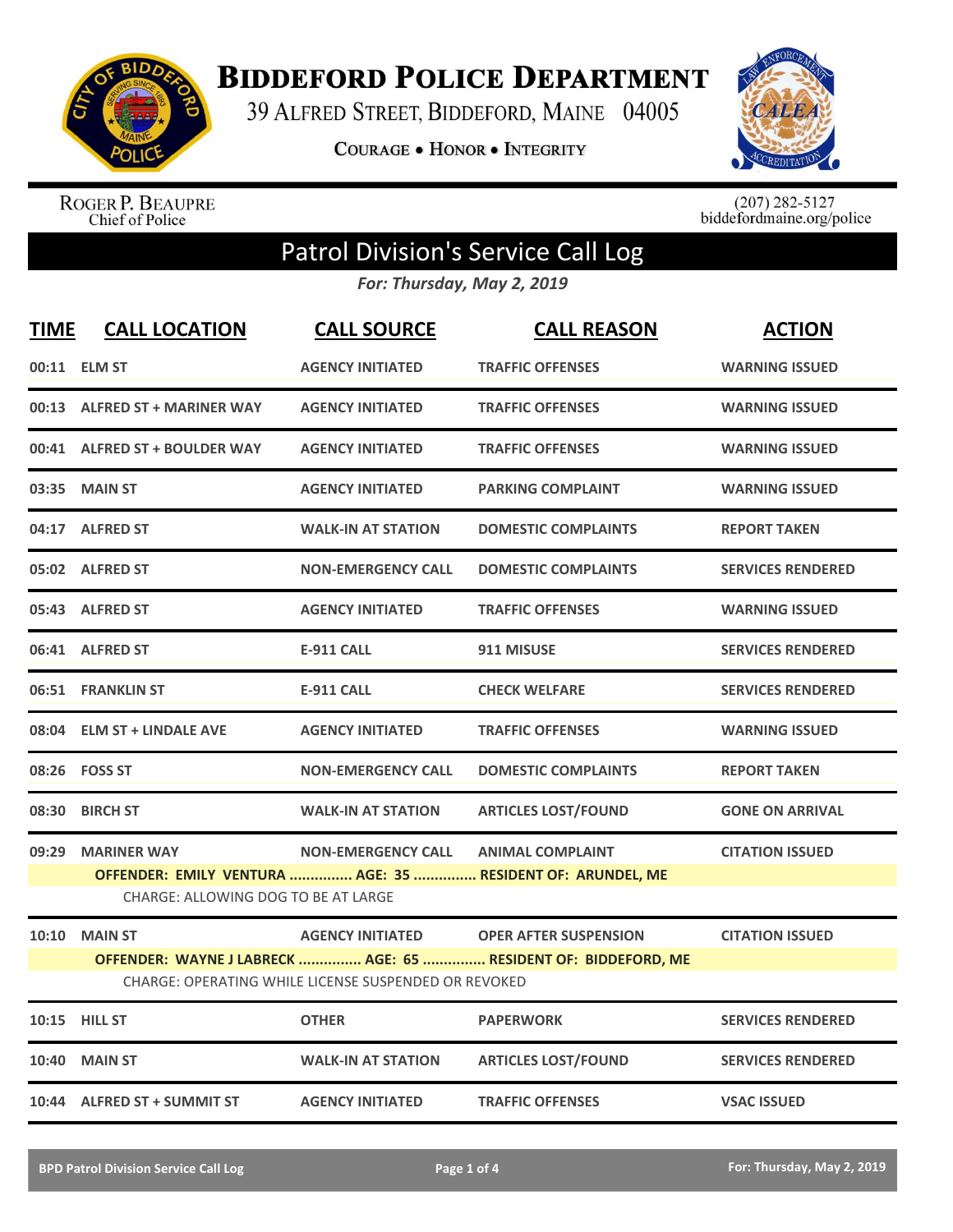| <b>TIME</b> | <b>CALL LOCATION</b>                                                                                                                                                                                           | <b>CALL SOURCE</b>                                   | <b>CALL REASON</b>                                                 | <b>ACTION</b>             |  |
|-------------|----------------------------------------------------------------------------------------------------------------------------------------------------------------------------------------------------------------|------------------------------------------------------|--------------------------------------------------------------------|---------------------------|--|
|             | 11:37 MARINER WAY                                                                                                                                                                                              | <b>AGENCY INITIATED</b>                              | <b>PARKING COMPLAINT</b>                                           | <b>NO VIOLATION</b>       |  |
|             | 11:57 ALFRED ST                                                                                                                                                                                                | <b>NON-EMERGENCY CALL</b>                            | <b>COURT ORDERED CHECK IN</b>                                      | <b>SERVICES RENDERED</b>  |  |
|             | 12:19 ELM ST                                                                                                                                                                                                   | <b>NON-EMERGENCY CALL</b>                            | <b>HARASSMENT</b>                                                  | <b>SERVICES RENDERED</b>  |  |
|             | 12:34 BRADBURY ST                                                                                                                                                                                              | <b>NON-EMERGENCY CALL</b>                            | <b>DOMESTIC COMPLAINTS</b>                                         | <b>REPORT TAKEN</b>       |  |
|             | 12:36 ALFRED ST + SHOPS WAY                                                                                                                                                                                    | <b>E-911 CALL</b>                                    | <b>LIGHT MALFUNCTION</b>                                           | <b>SERVICES RENDERED</b>  |  |
|             | 13:09 ELM ST                                                                                                                                                                                                   | <b>NON-EMERGENCY CALL</b>                            | <b>SUSPICION</b>                                                   | <b>SERVICES RENDERED</b>  |  |
|             | 13:29 ELM ST                                                                                                                                                                                                   | <b>E-911 CALL</b>                                    | <b>DOMESTIC COMPLAINTS</b>                                         | <b>REPORT TAKEN</b>       |  |
|             | 13:31 MAIN ST                                                                                                                                                                                                  | <b>AGENCY INITIATED</b>                              | <b>SUSPICION</b>                                                   | <b>SERVICES RENDERED</b>  |  |
|             | 13:42 ACORN ST                                                                                                                                                                                                 | <b>WALK-IN AT STATION</b>                            | <b>SUSPICION</b>                                                   | <b>SERVICES RENDERED</b>  |  |
|             | 13:55 HILL ST                                                                                                                                                                                                  | <b>AGENCY INITIATED</b>                              | <b>TRAFFIC OFFENSES</b>                                            | <b>WARNING ISSUED</b>     |  |
|             | 14:12 ELM ST + ELM ST                                                                                                                                                                                          | <b>AGENCY INITIATED</b>                              | <b>TRAFFIC OFFENSES</b>                                            | <b>CITATION ISSUED</b>    |  |
|             | OFFENDER: BINAL PATEL  AGE: 33  RESIDENT OF: SANFORD, ME                                                                                                                                                       | <b>CHARGE: OPERATING WITH SUSPENDED REGISTRATION</b> |                                                                    |                           |  |
|             | 14:23 POMERLEAU ST                                                                                                                                                                                             | <b>E-911 CALL</b>                                    | <b>ALL OTHER</b>                                                   | <b>NO ACTION REQUIRED</b> |  |
|             | 14:52 WEST ST                                                                                                                                                                                                  | <b>E-911 CALL</b>                                    | <b>OPERATING UNDER INFLUENCE</b>                                   | <b>ARREST(S) MADE</b>     |  |
|             | OFFENDER: TRAVIS WINDSOR BRADBURY  AGE: 43  RESIDENT OF: BIDDEFORD, ME<br>CHARGE: ENDANGERING THE WELFARE OF A CHILD<br>CHARGE: OPERATING WHILE LICENSE SUSPENDED OR REVOKED<br>CHARGE: OUI (ALCOHOL), 1 PRIOR |                                                      |                                                                    |                           |  |
|             | 14:58 POMERLEAU ST                                                                                                                                                                                             | <b>NON-EMERGENCY CALL</b>                            | <b>TRESPASSING</b>                                                 | <b>SERVICES RENDERED</b>  |  |
|             | 15:17 MAIN ST + EMERY ST                                                                                                                                                                                       | <b>AGENCY INITIATED</b>                              | <b>ANIMAL COMPLAINT</b>                                            | <b>WARNING ISSUED</b>     |  |
|             | 15:40 WATER ST                                                                                                                                                                                                 | E-911 CALL                                           | 911 MISUSE                                                         | <b>NEGATIVE CONTACT</b>   |  |
|             | 15:42 POOL ST                                                                                                                                                                                                  | <b>NON-EMERGENCY CALL</b>                            | <b>FRAUD (INSUFFICIENT FUNDS)</b>                                  | <b>REPORT TAKEN</b>       |  |
|             | 15:51 HILL ST + BIRCH ST                                                                                                                                                                                       | <b>AGENCY INITIATED</b>                              | <b>TRAFFIC OFFENSES</b>                                            | <b>WARNING ISSUED</b>     |  |
|             | 15:52 POMERLEAU ST + ARENA DR                                                                                                                                                                                  | <b>AGENCY INITIATED</b>                              | <b>TRAFFIC OFFENSES</b>                                            | <b>WARNING ISSUED</b>     |  |
|             | 16:00 ALFRED ST                                                                                                                                                                                                | <b>AGENCY INITIATED</b>                              | <b>TRAFFIC OFFENSES</b>                                            | <b>CITATION ISSUED</b>    |  |
|             | <b>CHARGE: OPERATE VEHICLE WITHOUT LICENSE</b>                                                                                                                                                                 |                                                      | OFFENDER: BRANDEN MICHAEL MCKINNEY  AGE: 27  RESIDENT OF: SACO, ME |                           |  |
|             | 16:01 ALFRED ST + SUMMER ST                                                                                                                                                                                    | <b>AGENCY INITIATED</b>                              | <b>TRAFFIC OFFENSES</b>                                            | <b>WARNING ISSUED</b>     |  |
|             | 16:04 ALFRED ST                                                                                                                                                                                                | <b>AGENCY INITIATED</b>                              | <b>TRAFFIC OFFENSES</b>                                            | <b>WARNING ISSUED</b>     |  |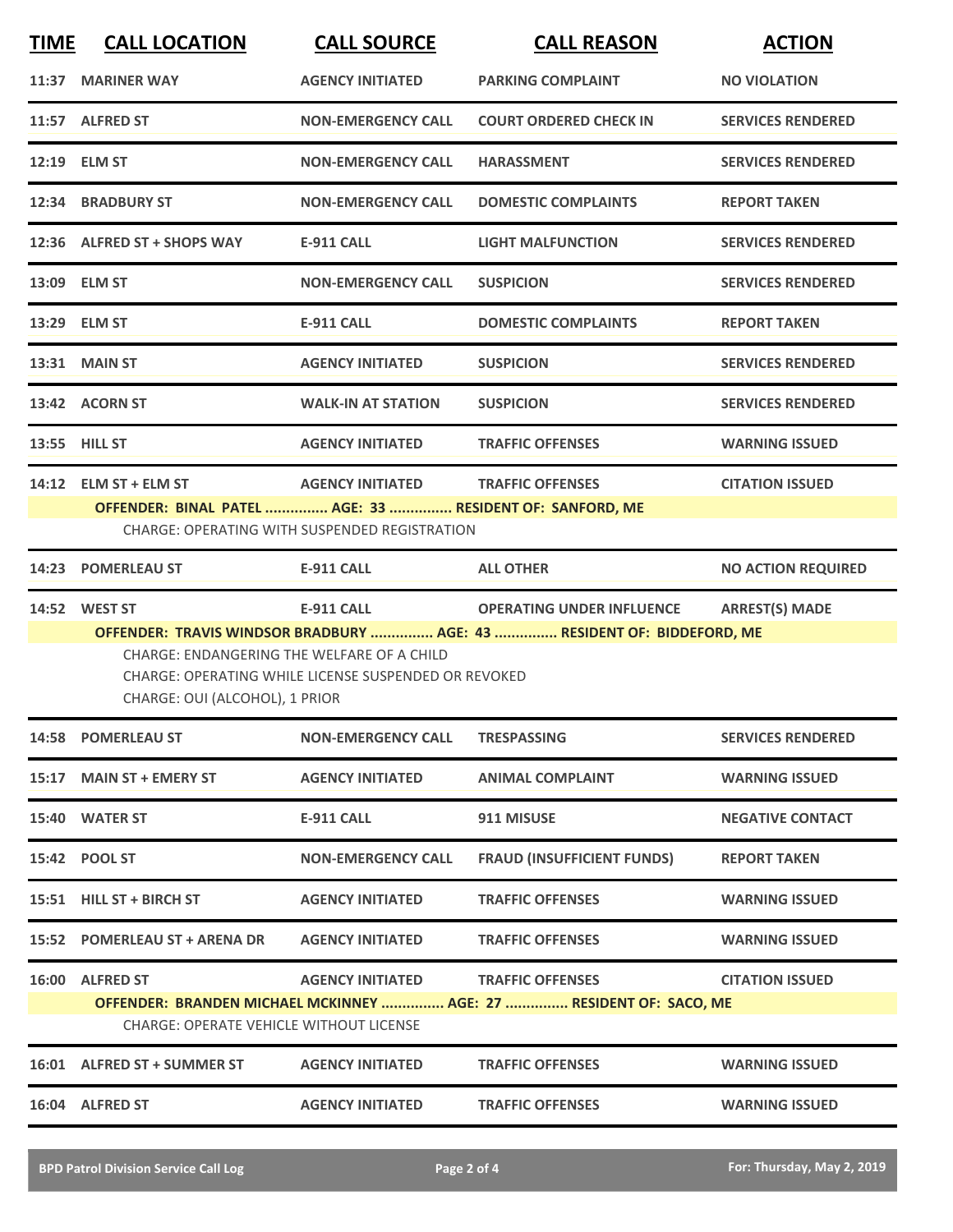| <b>TIME</b> | <b>CALL LOCATION</b>                           | <b>CALL SOURCE</b>        | <b>CALL REASON</b>                                                                             | <b>ACTION</b>             |
|-------------|------------------------------------------------|---------------------------|------------------------------------------------------------------------------------------------|---------------------------|
|             | 16:21 ALFRED ST                                | <b>AGENCY INITIATED</b>   | <b>TRAFFIC OFFENSES</b>                                                                        | <b>WARNING ISSUED</b>     |
|             | 16:29 VICTORY AVE + PROSPECT ST                | <b>AGENCY INITIATED</b>   | <b>TRAFFIC OFFENSES</b>                                                                        | <b>VSAC ISSUED</b>        |
|             | <b>16:49 BEACH HOUSE LN</b>                    | <b>NON-EMERGENCY CALL</b> | <b>ANIMAL COMPLAINT</b>                                                                        | <b>NO ACTION REQUIRED</b> |
|             | 17:24 SHOPS WAY                                | <b>NON-EMERGENCY CALL</b> | <b>FRAUD (INSUFFICIENT FUNDS)</b>                                                              | <b>REPORT TAKEN</b>       |
|             | 17:32 ELM ST                                   | <b>NON-EMERGENCY CALL</b> | <b>POLICE INFORMATION</b>                                                                      | <b>NO ACTION REQUIRED</b> |
|             | 17:47 ALFRED ST                                | <b>NON-EMERGENCY CALL</b> | <b>ALL OTHER</b>                                                                               | <b>SERVICES RENDERED</b>  |
|             | 17:51 CLEAVES ST                               | <b>E-911 CALL</b>         | <b>FIGHTS</b>                                                                                  | <b>WARNING ISSUED</b>     |
|             | 18:07 PIERSONS LN                              | <b>E-911 CALL</b>         | <b>CRIMINAL MISCHIEF</b>                                                                       | <b>SERVICES RENDERED</b>  |
|             | 18:50 SOUTH ST + HIGHLAND ST                   | <b>NON-EMERGENCY CALL</b> | <b>JUVENILE OFFENSES</b>                                                                       | <b>NEGATIVE CONTACT</b>   |
|             | 18:53 ALFRED ST                                | <b>E-911 CALL</b>         | <b>CHECK WELFARE</b>                                                                           | <b>UNABLE TO LOCATE</b>   |
|             | 19:05 ALFRED ST + EDWARDS AVE                  | <b>AGENCY INITIATED</b>   | <b>TRAFFIC OFFENSES</b>                                                                        | <b>WARNING ISSUED</b>     |
|             | <b>19:25 MAIN ST</b><br>CHARGE: WARRANT ARREST | <b>AGENCY INITIATED</b>   | <b>WARRANT ARREST</b><br>OFFENDER: KRISTYN MARIE LACHANCE  AGE: 29  RESIDENT OF: BIDDEFORD, ME | <b>ARREST(S) MADE</b>     |
| 19:33       | <b>EMERY ST + MAIN ST</b>                      | <b>WALK-IN AT STATION</b> | <b>THEFT</b>                                                                                   | <b>REPORT TAKEN</b>       |
|             | 19:46 BIRCH ST                                 | <b>NON-EMERGENCY CALL</b> | <b>ARTICLES LOST/FOUND</b>                                                                     | <b>SERVICES RENDERED</b>  |
|             | 20:23 PARKVIEW CT                              | <b>NON-EMERGENCY CALL</b> | <b>DISTURBANCE / NOISE</b>                                                                     | <b>UNFOUNDED</b>          |
|             | 20:55 ALFRED ST + BIDDEFORD GATE               | <b>AGENCY INITIATED</b>   | <b>TRAFFIC OFFENSES</b>                                                                        | <b>WARNING ISSUED</b>     |
|             | 21:01 WILLOW RDG                               | <b>NON-EMERGENCY CALL</b> | <b>SUSPICION</b>                                                                               | <b>SERVICES RENDERED</b>  |
|             | 21:13 ALFRED ST + UNION ST                     | <b>AGENCY INITIATED</b>   | <b>TRAFFIC OFFENSES</b>                                                                        | <b>WARNING ISSUED</b>     |
|             | 21:16 EMERY ST                                 | E-911 CALL                | <b>ANIMAL COMPLAINT</b>                                                                        | <b>NEGATIVE CONTACT</b>   |
|             | 21:27 GRANITE ST + COTTAGE ST                  | <b>AGENCY INITIATED</b>   | <b>TRAFFIC OFFENSES</b>                                                                        | <b>WARNING ISSUED</b>     |
|             | 21:29 ALFRED ST + BIDDEFORD GATE               | <b>AGENCY INITIATED</b>   | <b>TRAFFIC OFFENSES</b>                                                                        | <b>WARNING ISSUED</b>     |
|             | 21:37 ALFRED ST                                | <b>E-911 CALL</b>         | 911 MISUSE                                                                                     | <b>NO ACTION REQUIRED</b> |
|             | <b>22:03 HILL ST</b>                           | <b>AGENCY INITIATED</b>   | <b>SUSPICION</b>                                                                               | <b>SERVICES RENDERED</b>  |
|             | 22:49 ALFRED ST                                | <b>E-911 CALL</b>         | ATTEMPTED/THREATENED SUICIDE SERVICES RENDERED                                                 |                           |
|             | 23:04 FOREST ST                                | <b>NON-EMERGENCY CALL</b> | <b>ASSIST PD AGENCY</b>                                                                        | <b>SERVICES RENDERED</b>  |